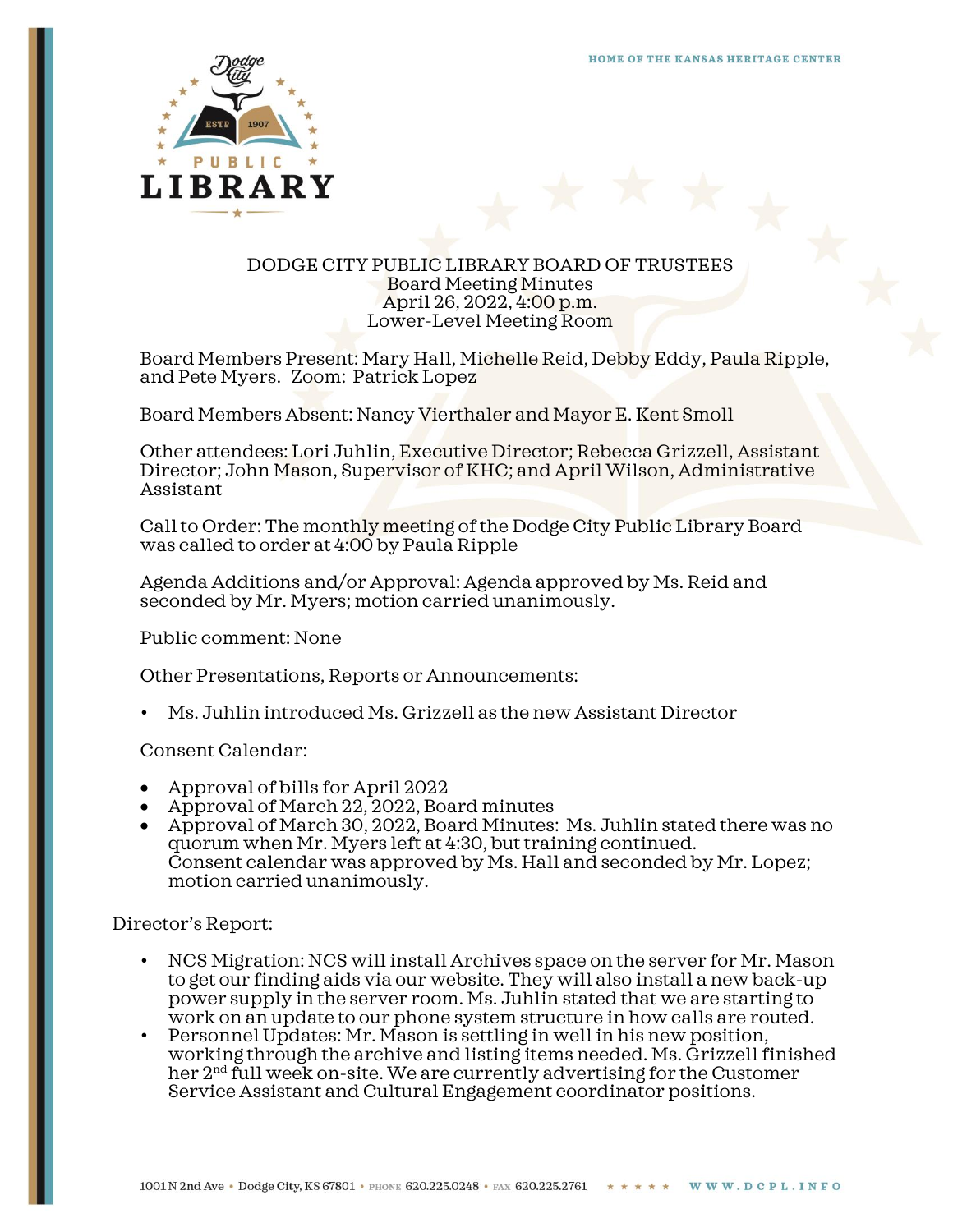

• Budget: Please see below under Approval of 2023 Budget request, including priority CIP projects

One change in the budget from last year is using money from the fees fund to pay for copier contracts, telephone, and fax line, certain supplies, and likely towards programming and other services. Fees fund is money collected for copies, faxes, and other services.

- Building: The roof bid was approved on April 4<sup>th</sup>. Ms. Juhlin stated that we are waiting for when the work will start.
- Sunflower to Landmark transition: closure of Sunflower bank account is complete except for 1 Visa payment to be made.
- Community Relations/Connections: Ms. Reid asked about a summer calendar and Ms. Juhlin answered there will be one in a week or two. She also mentioned that a video is being made for outreach.
- Library Use Statistics: door count grew in March.
- Staff Training: Ana Ruiz Morrillo will be onsite from June 3rd-7th to observe and provide training to staff. Ms. Morrillo wanted to observe how we conduct outreach so she will be attending the Main Street Festival on June  $4<sup>th</sup>$ .

Board Member Reports/Comments: Ms. Ripple stated that she and Ms. Juhlin met with the city about our roof repairs. Nick asked many questions about the library.

## Old Business: none

## New Business:

- Discussion and Allocation of Funding received for KHC from USD 443: We have received \$235,980 from USD 443 to pay for KHC salaries. Mr. Mason is requesting \$16,000 to go towards purchasing archival storage, digitization equipment and other supplies to preserve, protect and digitize collections. Ms. Hall moved to approve \$18,000 to go towards upgrading KHC archives and Ms. Eddy seconded, motion carried unanimously.
- Discussion and Potential Approval of Pay Scale Updates: Ms. Juhlin discussed how the personnel committee met to discuss better compensation to keep and attract employees. Approved by Ms. Reid and seconded by Ms. Eddy, motion carried unanimously.
- Approval of 2023 Budget Request, including Priority CIP Projects: After a discussion with the finance committee, the following request was determined:
	- o 5% increase in General Fund: from 2022 budget of \$1,060,000 to \$1,113,000 for 2023
	- o 3% increase in Employee Benefits: from 2022 budget of \$226,600 to \$233,398 for 2023.
	- o Overall budget increase would be 4.65%
	- $\circ$  12% would be allocated to materials, a slight increase over 2022
- CIP Requests in Order of Priority:
	- o Main floor restrooms remodel to make them ADA compliant